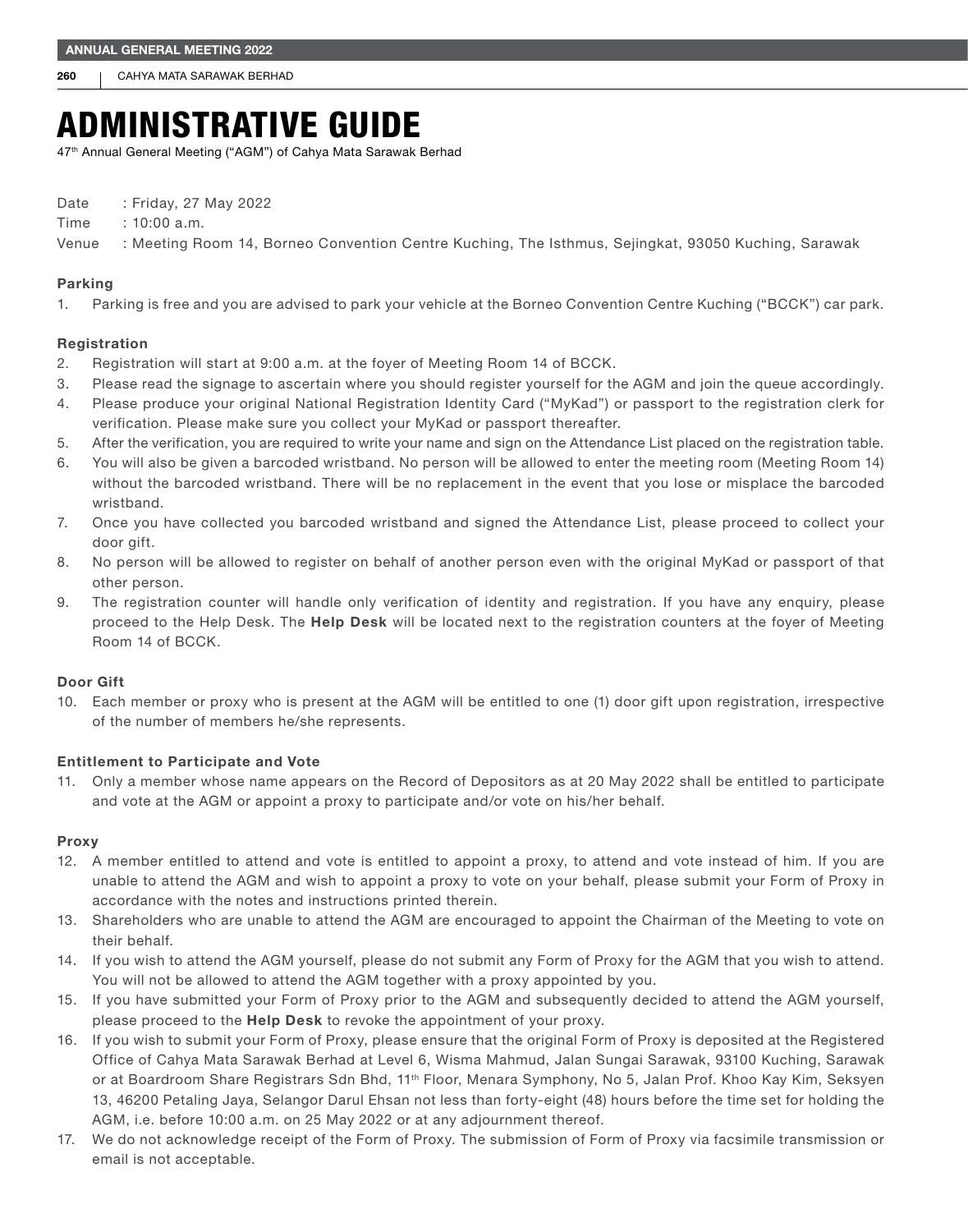# ADMINISTRATIVE GUIDE

47<sup>th</sup> Annual General Meeting ("AGM") of Cahya Mata Sarawak Berhad

#### Seating Arrangement for the AGM

- 18. Free seating. All shareholders/proxies/corporate representatives will be allowed to enter the Meeting Room 14 from 9:00 a.m. onwards.
- 19. All shareholders/proxies/corporate representatives are encouraged to be seated at least ten (10) minutes before the commencement of the AGM.

#### Mobile Devices

20. Please ensure that all mobile devices, i.e. phones/other sound emitting devices are switched off or put on silent mode during the AGM to ensure smooth and uninterrupted proceedings.

#### No Smoking Policy

21. A no smoking policy is maintained inside the BCCK building. Your co-operation is much appreciated.

#### Surau/Prayer Room

22. The Surau is located at Ground Floor of the BCCK, behind the escalator.

#### Voting Procedure

- 23. The voting at the AGM will be conducted on a poll. Boardroom Share Registrars Sdn Bhd is appointed as Poll Administrator to conduct the polling process. Sky Corporate Services Sdn Bhd is appointed as Independent Scrutineers to verify the results of the poll.
- 24. Upon the conclusion of the poll session by the Chairman, the Independent scrutineer will verify and announce the poll results followed by the Chairman whether the resolutions put to the vote were successfully carried or not.

#### Personal Belongings

25. Please take care of your personal belongings. The organiser will not be held responsible for any item that has gone missing.

#### Annual Report 2021

- 26. The Annual Report 2021 is made available online and can be downloaded from the Company's website at www.cmsb.my.
- 27. Shareholders may request for the printed Annual Report 2021 by completing and submitting the Request Form provided to you.

# Communication Guidance

28. Shareholders are advised to monitor the Company's website for announcement of changes to the 47th AGM arrangements, if any.